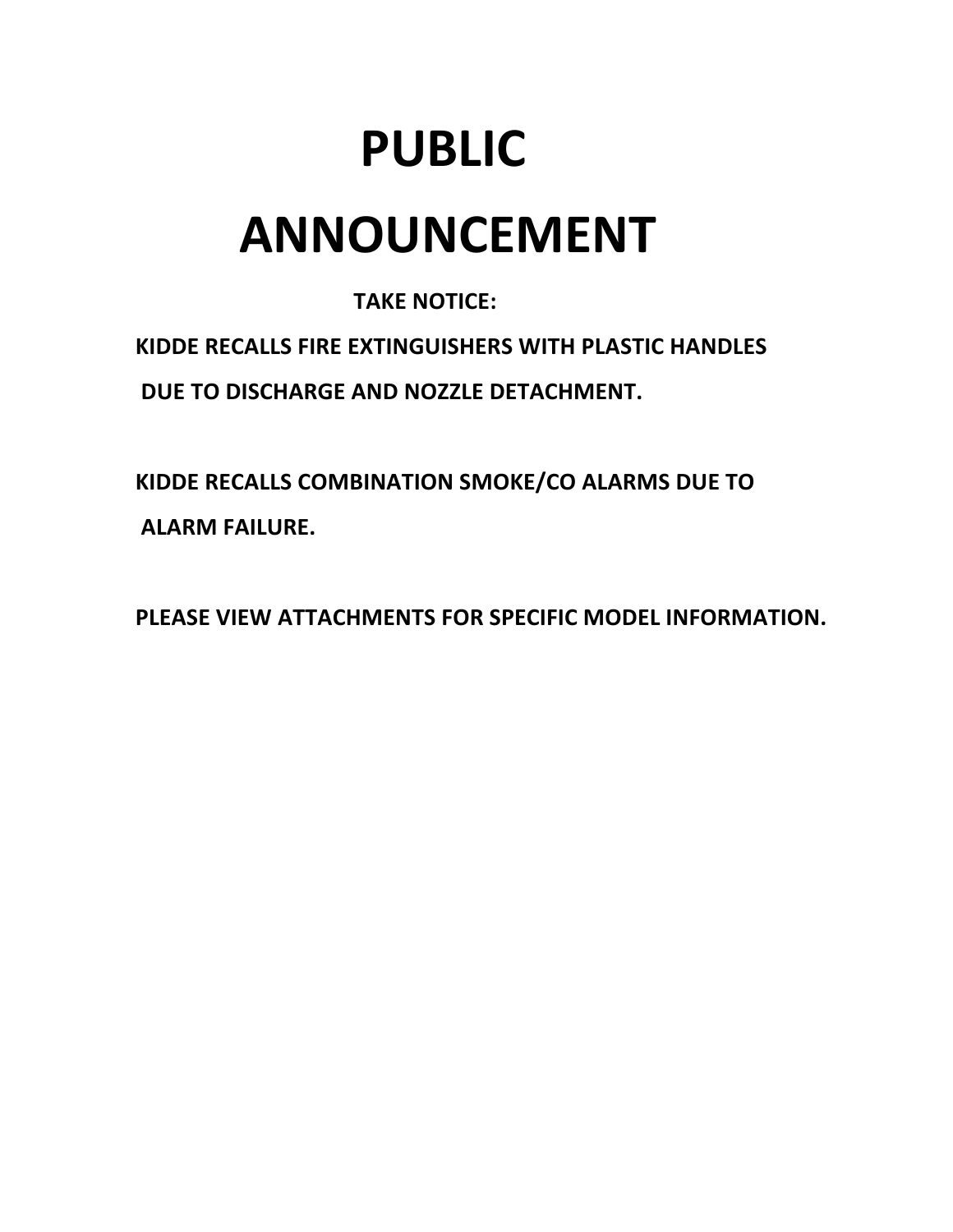11/2/2017 , Kidde Recalls Fire Extinguishers with Plastic Handles Due to Failure to Discharge and Nozzle Detachment: One Death Reported | CPSC.gov



United States CONSUMER PRODUCT SAFETY COMMISSION

Kidde Recalls Fire Extinguishers with Plastic Handles Due to Failure to Discharge and Nozzle Detachment: One Death Reported



#### **Recall Summary**

**Name of product:**  Kidde fire extinguishers with plastic handles

#### **Hazard:**

The fire extinguishers can become clogged or require excessive force to discharge and can fail to activate during a fire emergency. In addition, the nozzle can detach with enough force to pose an impact hazard.

**Remedy:**  Replace

**Recall date:**  November 2, 2017

**Recall number:**  18-022

Consumer Contact:

**Kidde toll-free at 855-271-0773 from 8:30 a.m. to 5 p.m. ET Monday through Friday, 9 a.m. to 3 p.m.** ET **Saturday and Sunday, or online at www.kidde.com and click on "Product Safety Recall" for more information.** 

https://www.cpsc.gov/Recalls/2017/kidde-recalls-fire-extinguishers-with-plastic-handles-due-to-failure-to-discharge-and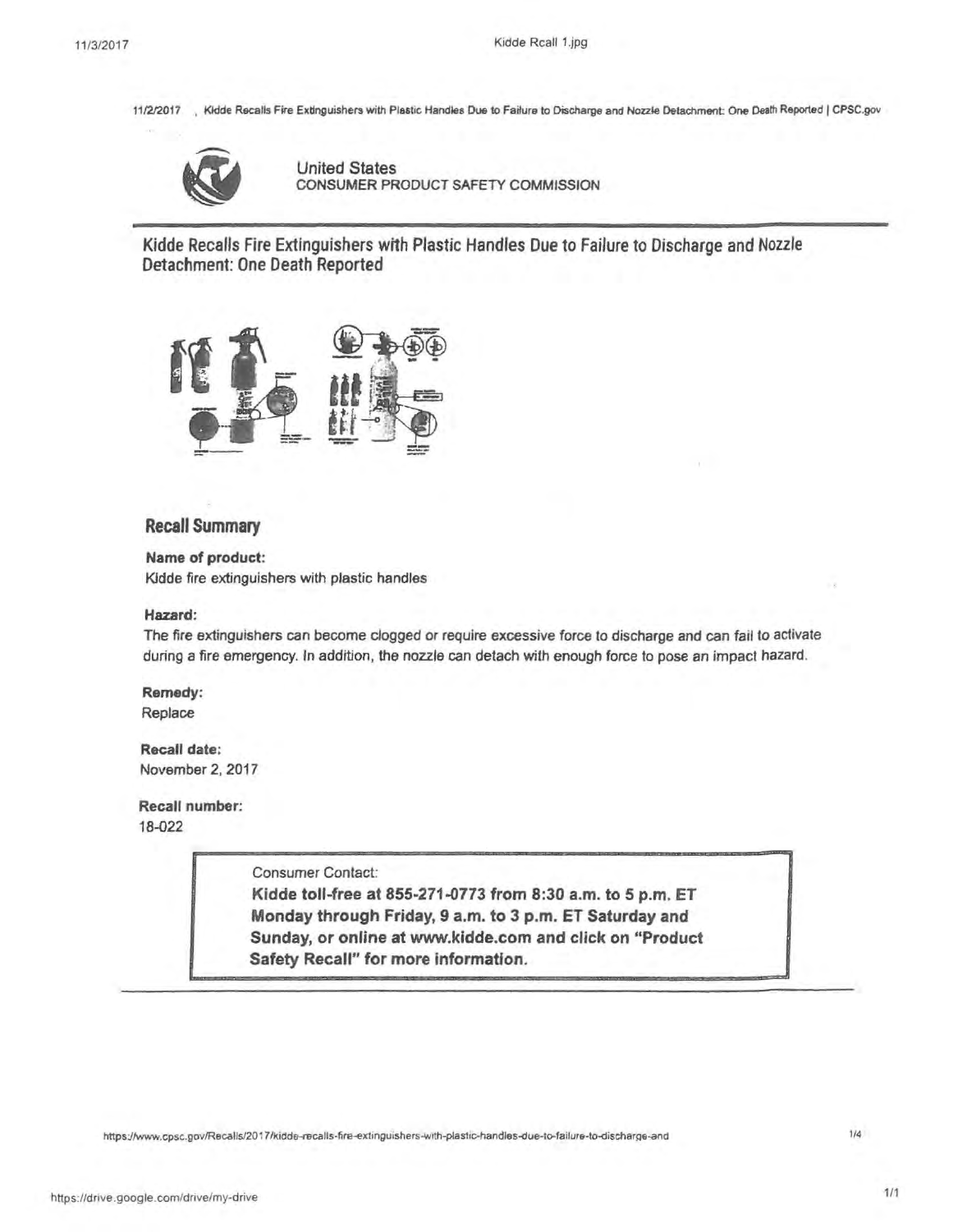#### **Plastic Handle Fire Extinguishers**

The recall involves 134 models of Kidde fire extinguishers manufactured between January 1, 1973 and August 15, 2017, including some models that were previously recalled in March 2009 and in February 2015. The extinguishers were sold in red, white and silver, and are either ABC- or BC-rated. The model number is printed on the fire extinguisher label. For units produced in 2007 and beyond, the date of manufacture is a 10-digit date code printed on the side of the cylinder, near the bottom. Digits five through nine represent the day and year of manufacture in DDDYY format. Date codes for recalled models manufactured from January 2, 2012 through August 15, 2017 are 00212 through 22717. For units produced before 2007, a date code is not printed on the fire extinguisher.

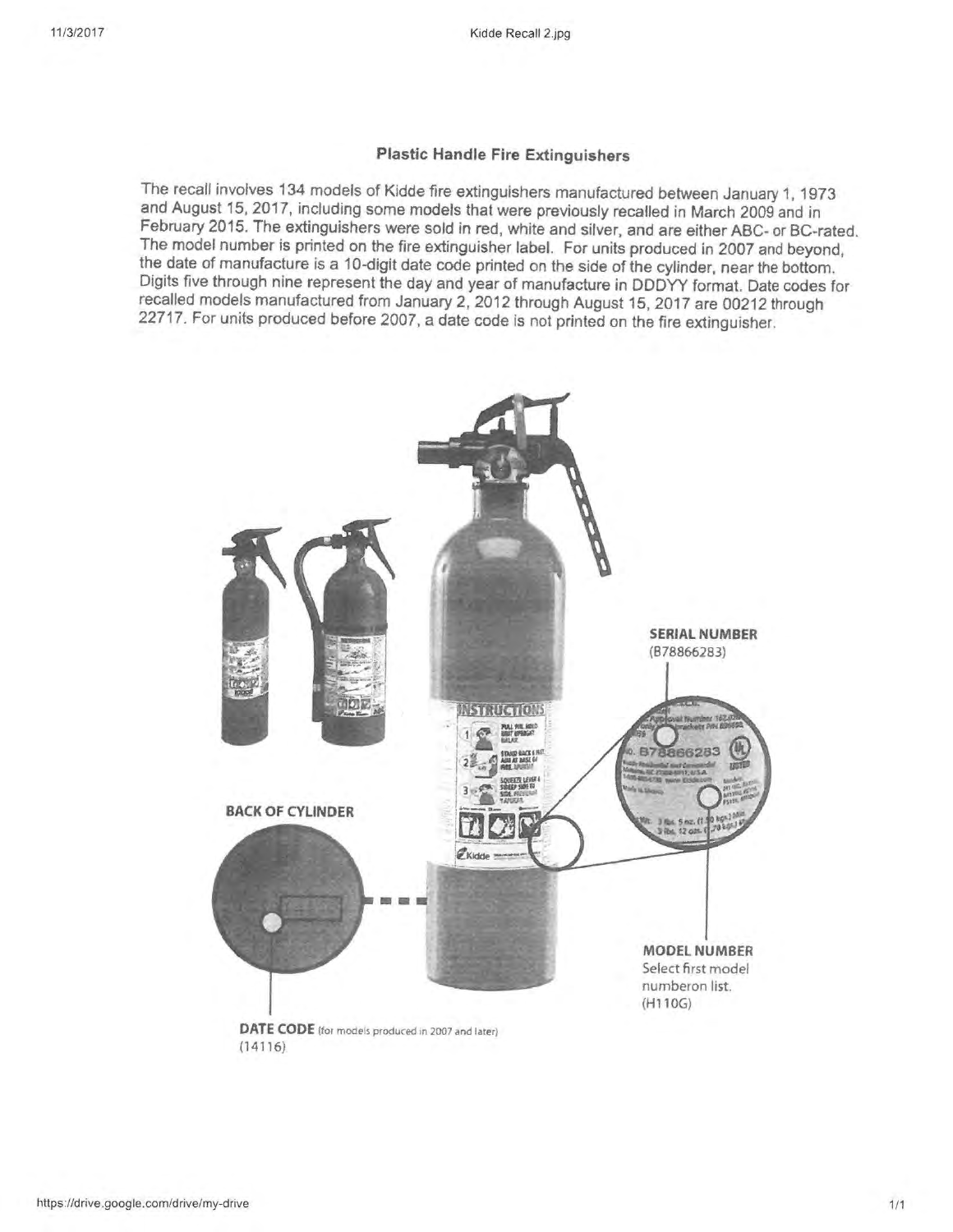|                            | Plastic handle models produced between January 1, 1973 and October 25, 2015 |                        |  |
|----------------------------|-----------------------------------------------------------------------------|------------------------|--|
| 2A40BC                     | Gillette TPS-1 1A10BC                                                       | Sams SM 340            |  |
| 6 RAP                      | Home 10BC                                                                   | Sanford 1A10BC         |  |
| 6 TAP                      | Home 1A10BC                                                                 | Sanford 2A40BC         |  |
| Ademco 720 1A10BC          | Home 2A40BC                                                                 | Sanford TPS-1 1A10BC   |  |
| Ademco 722 2A40BC          | Home H-10 10BC                                                              | Sanford TPS-1 2A40BC   |  |
| ADT 3A40BC                 | Home H-110 1A10BC                                                           | Sears 2RPS 5BC         |  |
| All Purpose 2A40BC         | Home H-240 2A-40BC                                                          | Sears 58033 10BC       |  |
| Bicentennial RPS-2 10BC    | Honeywell 1A10BC                                                            | Sears 58043 1A10BC     |  |
| Bicentennial TPS-2 1A-10BC | Honeywell TPS-1 1A10BC                                                      | Sears 5805 2A40BC      |  |
| Costco 340                 | <b>J.L. 2A40BC</b>                                                          | Sears 958034           |  |
| <b>FA 340HD</b>            | J.L. TPS-1 2A40BC                                                           | Sears 958044           |  |
| <b>FA240HD</b>             | Kadet 2RPS-1 5BC                                                            | Sears 958054           |  |
| <b>FC 340Z</b>             | Kidde 10BC                                                                  | Sears 958075           |  |
| FC Super                   | Kidde 1A10BC                                                                | Sears RPS-1 10BC       |  |
| <b>FC210R-C8S</b>          | Kidde 2A40BC                                                                | Sears TPS-1 1A10BC     |  |
| Fire Away 10BC Spanish     | Kidde 40BC                                                                  | Sears TPS-1 2A40BC     |  |
| Fire Away 1A10BC Spanish   | Kidde RPS-1 10BC                                                            | Traveler 10BC          |  |
| Fire Away 2A40BC Spanish   | Kidde RPS-1 40BC                                                            | Traveler 1A10BC        |  |
| Fireaway 10 (F-10)         | Kidde TPS-1 1A10BC                                                          | Traveler 2A40BC        |  |
| Fireaway 10BC              | Kidde TPS-1 2A40BC                                                          | Traveler T-10 10BC     |  |
| Fireaway 110 (F-110)       | KX 2-1/2 TCZ                                                                | Traveler T-110 1A10BC  |  |
| Fireaway 1A10BC            | Mariner 10BC                                                                | Traveler T-240 2A40BC  |  |
| Fireaway 240 (F-240)       | Mariner 1A10BC                                                              | Volunteer 1A10BC       |  |
| Fireaway 2A40BC            | Mariner 2A40BC                                                              | Volunteer TPS-V 1A10BC |  |
| Force 9 2A40BC             | Mariner M-10 10BC                                                           | <b>XL 2.5 TCZ</b>      |  |
| <b>FS 340Z</b>             | Mariner M-110 1A10BC                                                        | <b>XL 2.5 TCZ-3</b>    |  |
| Fuller 420 1A10BC          | Mariner M-240 2A40BC                                                        | XL 2.5 TCZ-4           |  |
| Fuller Brush 420 1A10BC    | Master Protection 2A40BC                                                    | <b>XL 2.75 RZ</b>      |  |
| FX210                      | Montgomery Ward 10BC                                                        | XL 2.75 RZ-3           |  |
| <b>FX210R</b>              | Montgomery Ward 1A-10BC                                                     | XL 2-3/4 RZ            |  |
| <b>FX210W</b>              | Montgomery Ward 8627 1A10BC                                                 | <b>XL 340HD</b>        |  |
| <b>FX340GW</b>             | Montgomery Ward 8637 10BC                                                   | XL 4 TXZ               |  |
| FX340GW-2                  | Quell 10BC                                                                  | XL 5 PK                |  |
| <b>FX340H</b>              | Quell 1A10BC                                                                | XL 5 TCZ               |  |
| <b>FX340SC</b>             | Quell RPS-1 10BC                                                            | XL 5 TCZ-1             |  |
| FX340SC-2                  | Quell TPS-1 1A10BC                                                          | XL5 MR                 |  |
| Gillette 1A10BC            | Quell ZRPS 5BC                                                              | XL 6 RZ                |  |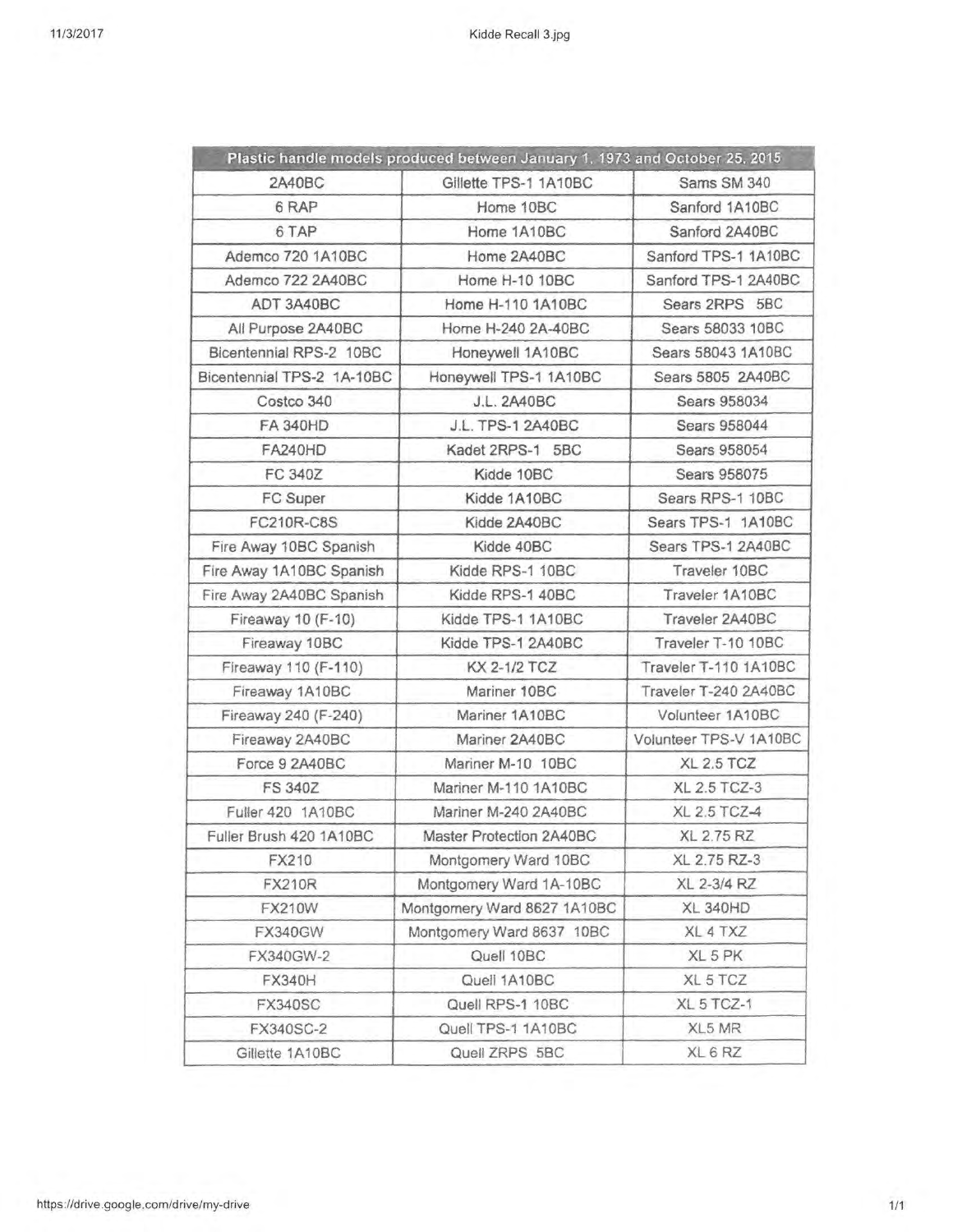| AUTO FX5 II-1 | FA5-1         | AUTO FX5 II-1   | FX10K            |
|---------------|---------------|-----------------|------------------|
| <b>FA10G</b>  | FA5G          | <b>FA10G</b>    | <b>FX5 II</b>    |
| FA10T         | <b>FC10</b>   | FA10T           | <b>H110G</b>     |
| <b>FA110G</b> | FC110         | <b>FA110G</b>   | H <sub>5</sub> G |
| FA5-1         | AUTO FX5 II-1 | FA5-1           | <b>M10G</b>      |
| FA5G          | <b>FA10G</b>  | FA5G            | M10GM            |
| FC10          | FA10T         | FC10            | M110G            |
| FC110         | <b>FA110G</b> | FC110           | <b>M110GM</b>    |
| AUTO FX5 II-1 | FA5-1         | FC5             | M <sub>5</sub> G |
| <b>FA10G</b>  | FA5G          | <b>FS10</b>     | M5GM             |
| FA10T         | <b>FC10</b>   | <b>FS110</b>    | <b>RESSP</b>     |
| <b>FA110G</b> | FC110         | FS <sub>5</sub> |                  |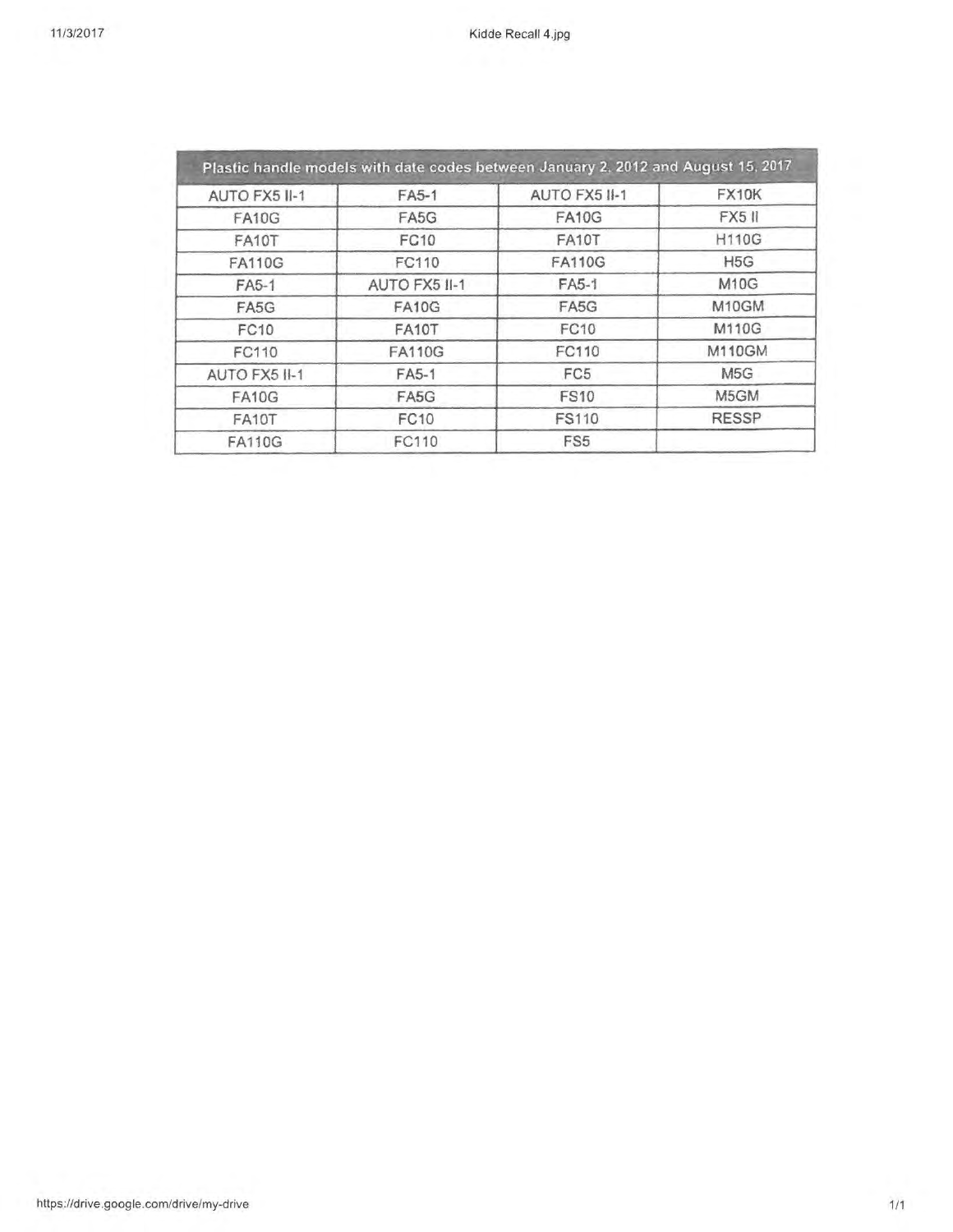United States CONSUMER PRODUCT SAFETY COMMISSION

Search CPSC

# **Kidde Recalls Combination Smoke/CO Alarms Due to Alarm Failure**

1Share

**Recall date: November 10, 2016** 

**Recall number: 17-031** 

之

Q



≼

1 of 3 photos Next »

Front of unit, with wire connectors

**Recall Summary** 

**Name of product:** 

https://www.cpsc.gov/Recalls/2016/kidde-recalls-combination-smokeco-alarrns 11/10/2016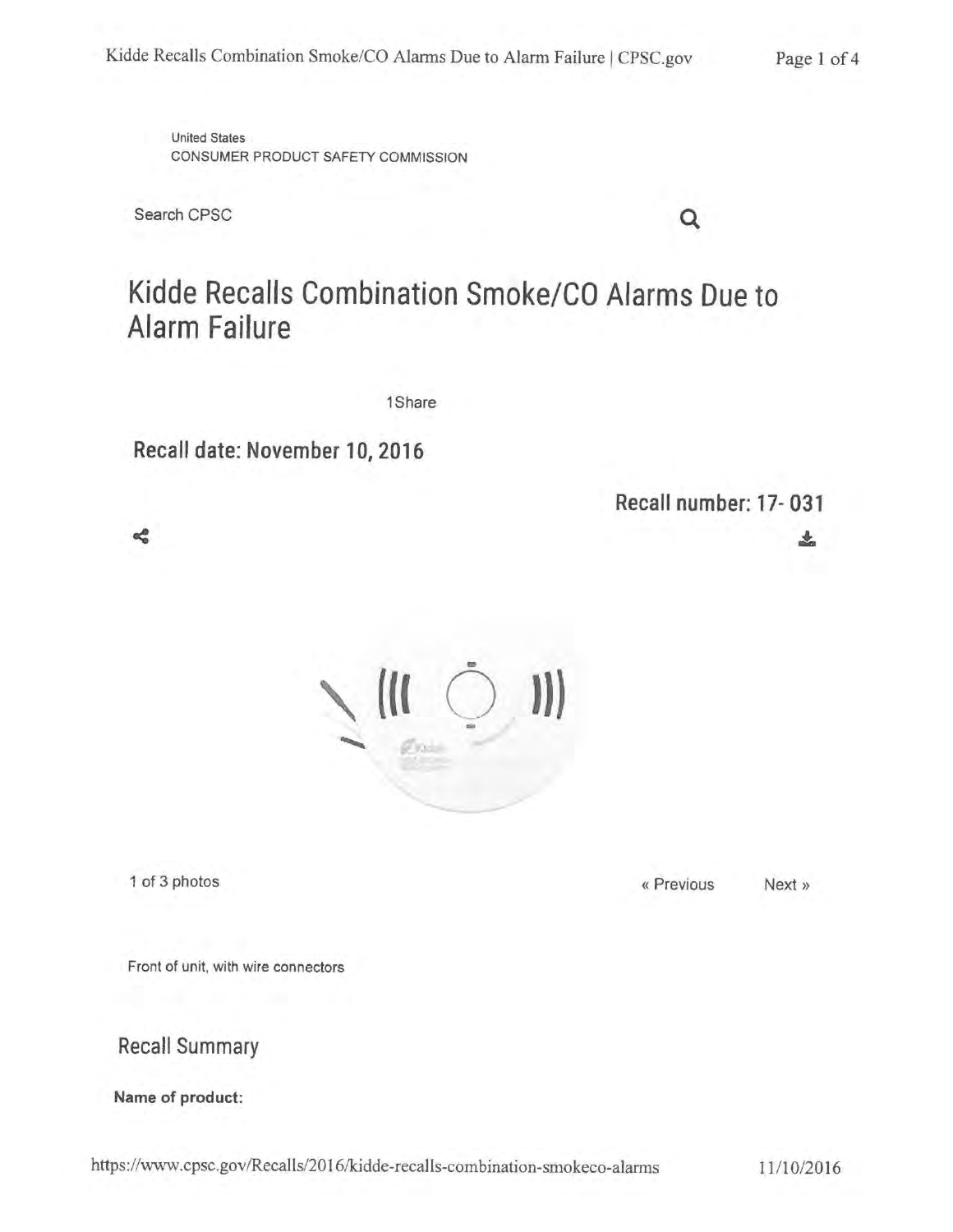Kidde NightHawk combination smoke/carbon monoxide (CO) alarms

#### **Hazard:**

The alarm can fail to continue to chirp when it reaches its seven year end of life if the batteries are replaced, leading consumers to believe it is still working. This poses a risk of consumers not being alerted to a fire or CO incident in their home.

#### **Remedy:**

**C Replace** 

#### **Consumer Contact:**

Kidde toll-free at 855-239-0490@ from 8 a.m. to 5 p.m. ET Monday through Friday or online at www.kidde.com and click on "Product Safety Notice" for more information.

### Recall Details

Report an Incident Involving this Product

**In Conjunction With:** 

#### **Units:**

About 3.6 million (in addition 1.5 million were sold in Canada)

#### **Description:**

This recall involves Kidde NightHawk talking combo smoke/CO alarm with model number KN-COSM-IB and manufacture dates between June 1, 2004 and December 31, 2010. The alarms are hard-wired into a home's electric power. The unit has a compartment on the back for the installation of a replaceable 9V backup battery. The alarm is white, round and measures about 5 to 6 inches in diameter. "Kidde" is engraved on the front of the alarm. "Kidde," the model number and manufacture dates are printed on a label on the back on the alarm.

#### I **ncidents/1 njuries:**

Kidde has received eight reports of incidents with the recalled alarms. No injuries have been reported.

#### **Remedy:**